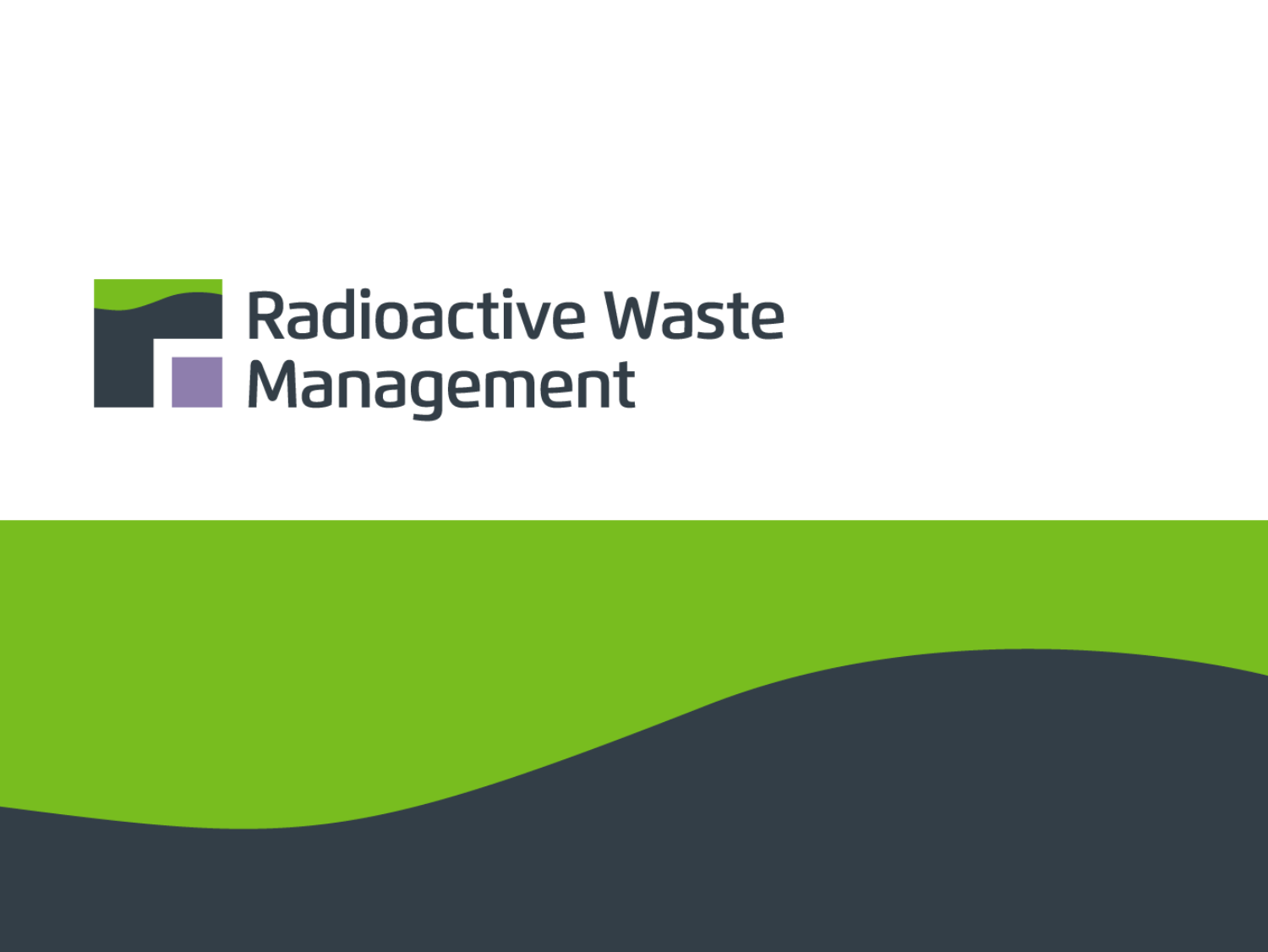# **Treatment of Colloids in the Safety Case**

BELBaR 3rd Annual Workshop Madrid 5 – 6 March 2015

Lucy Bailey, RWM

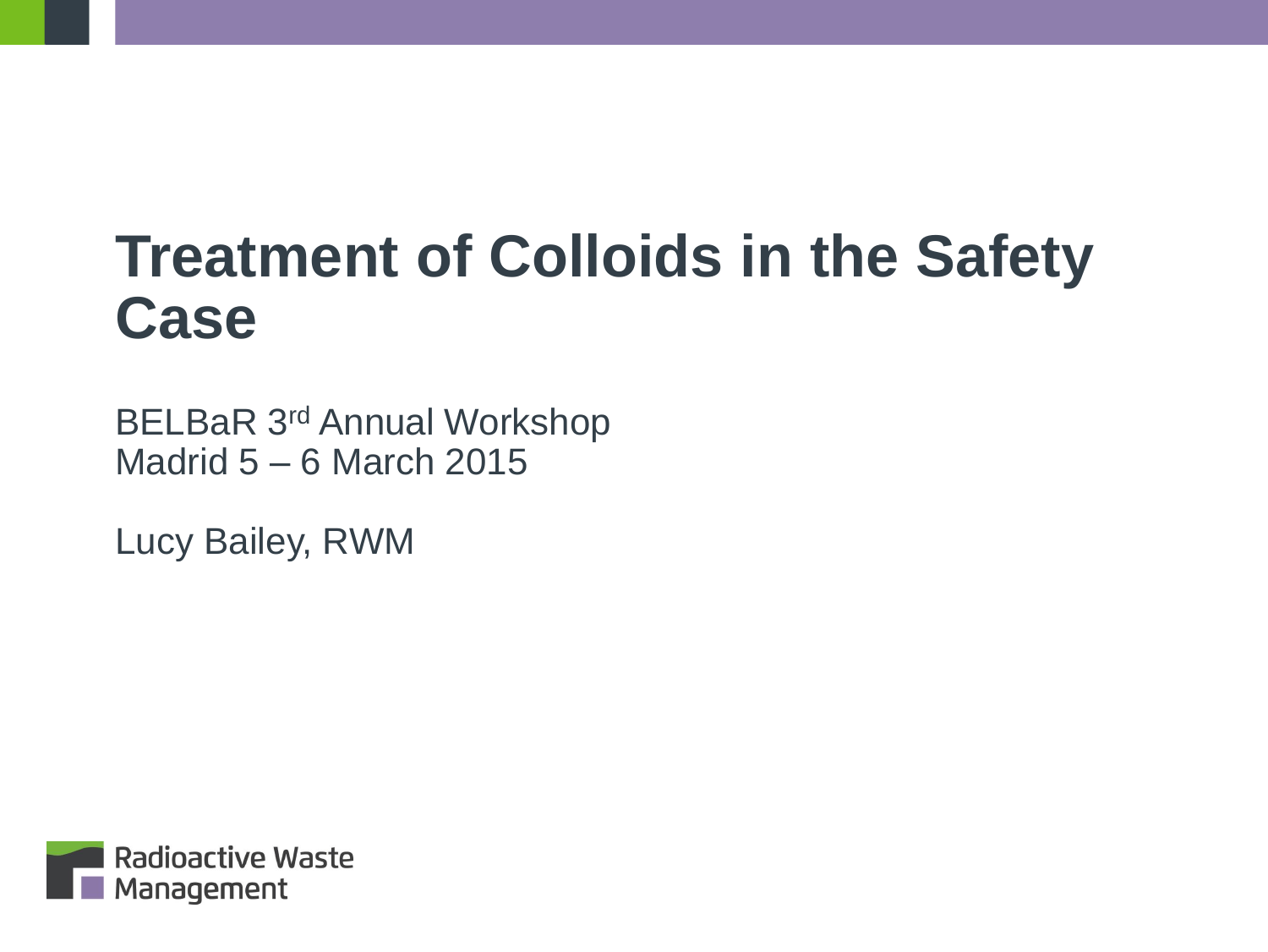#### **WP 1 Safety Assessment**

#### **WP1 objectives:**

- **Formulate the issues that are important for the long-term safety assessment**
- **Identify the main uncertainties related to colloids in the safety assessment**
- **Provide the focus for the research work in BELBaR**
- **Produce State-of-the-Art Synthesis Report: Colloids and related issues in the long-term safety case**

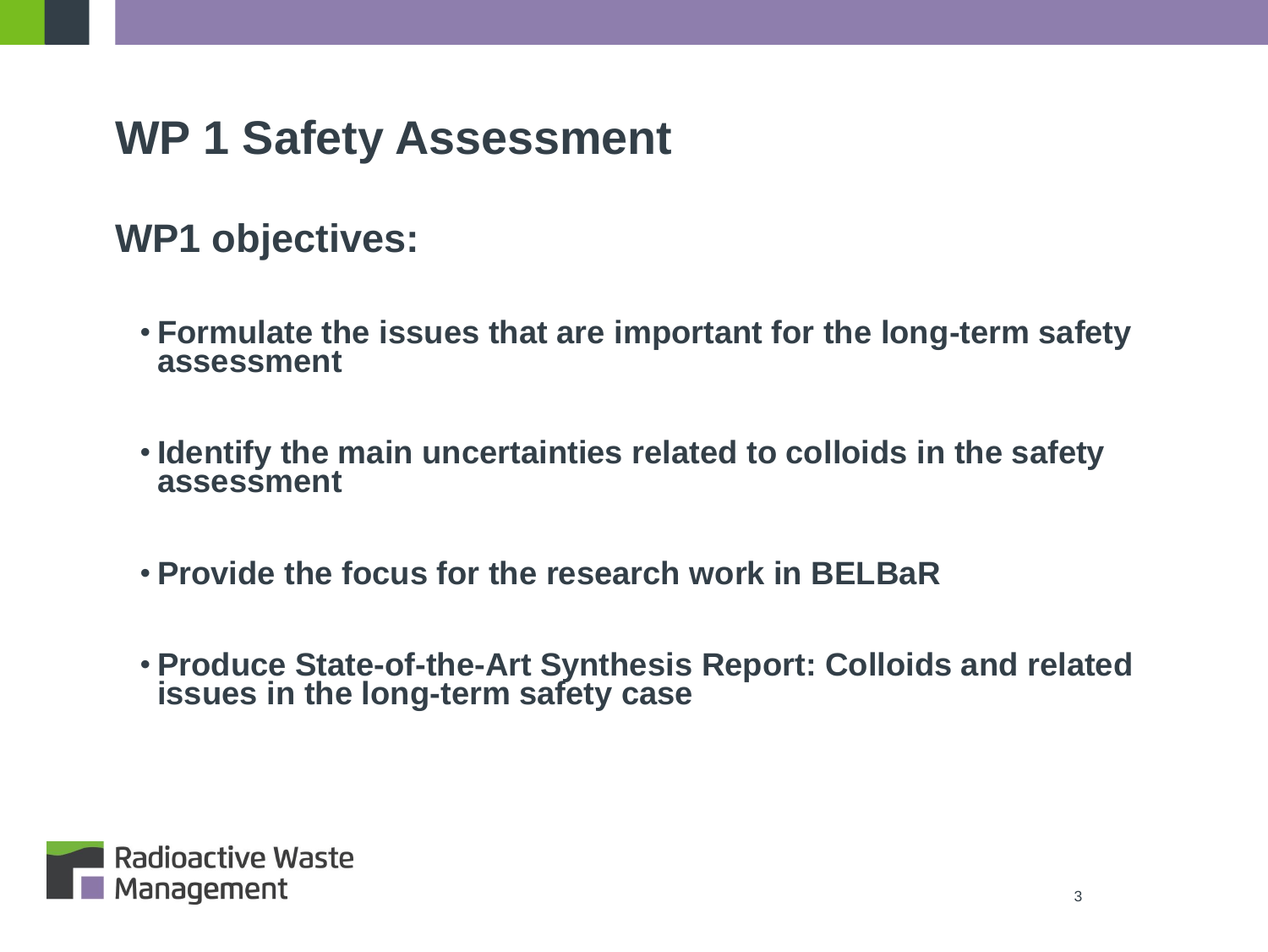#### **BELBaR Project WP Linkages: Information flow at start of project**



4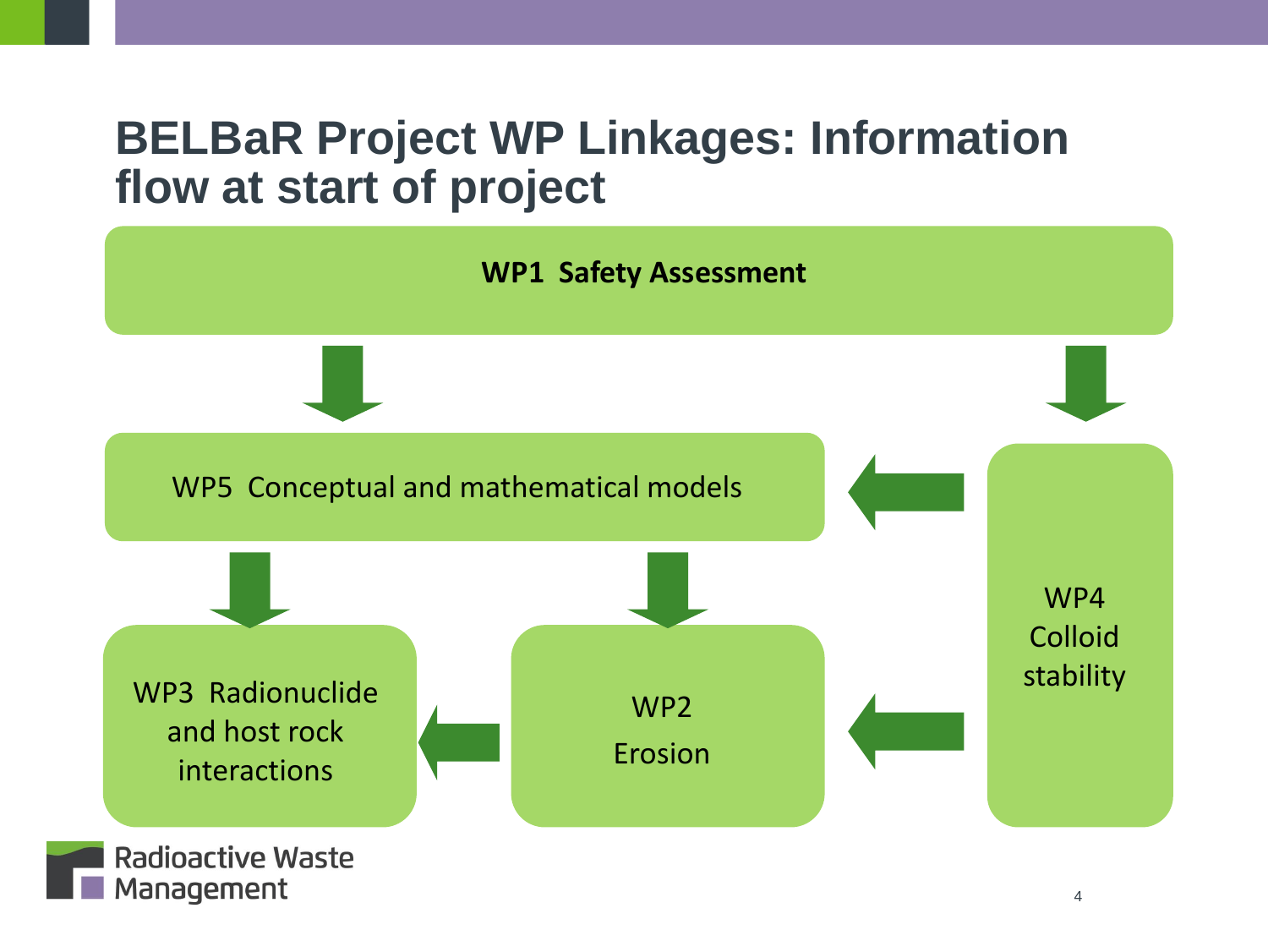#### **WP1 Initial State-of-the-art report**



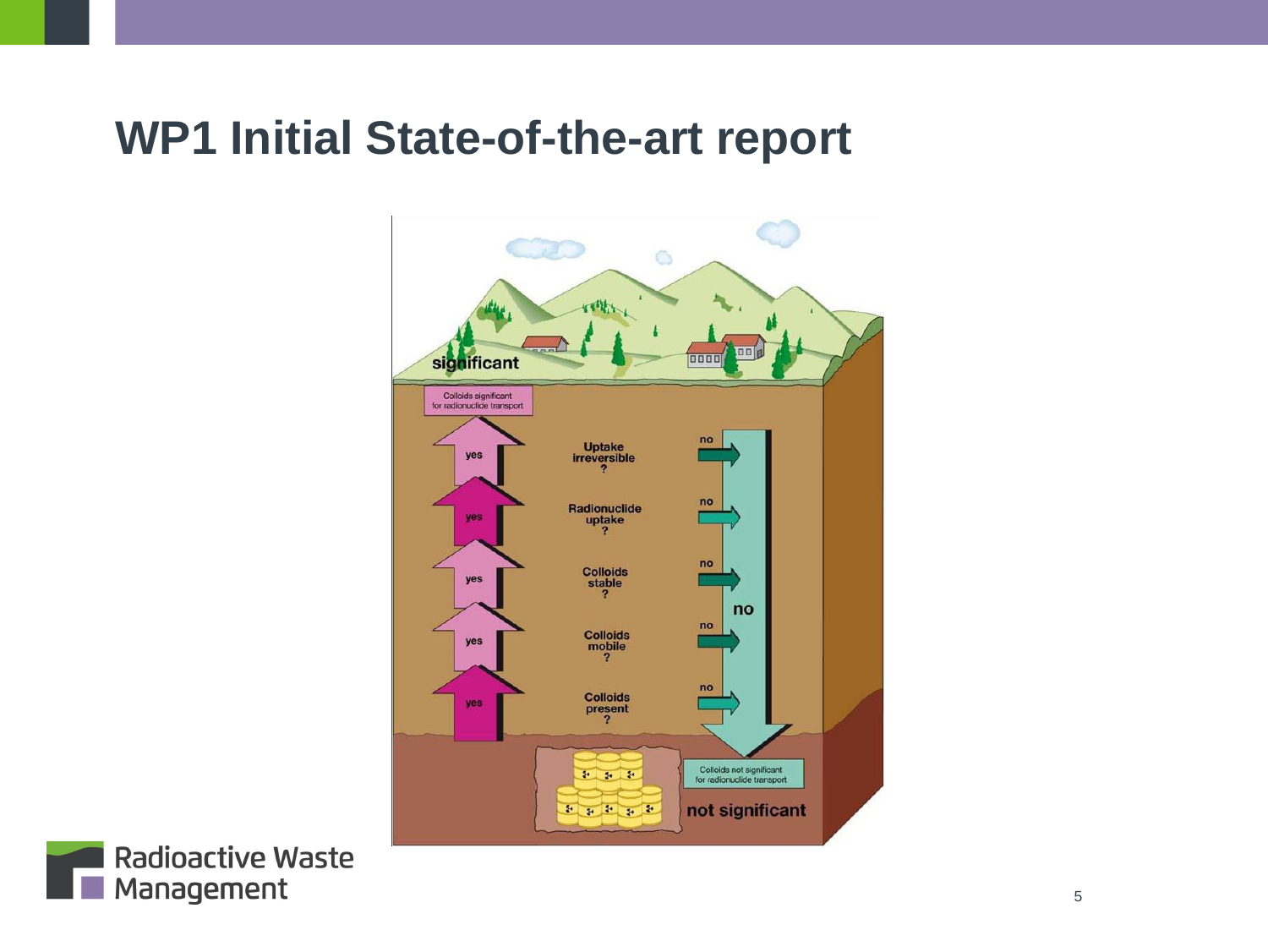#### **Synthesis of issues: Erosion (WP2)**

| <b>Issue</b>                                                                       | Safety case<br>position at start of<br><b>BELBaR</b>                                                                                                                                                                                                                                                      | <b>Outcomes sort for</b><br>final State-of-art<br>report                                                           |
|------------------------------------------------------------------------------------|-----------------------------------------------------------------------------------------------------------------------------------------------------------------------------------------------------------------------------------------------------------------------------------------------------------|--------------------------------------------------------------------------------------------------------------------|
| Mechanisms of<br>erosion of clay<br>particles from the<br><b>Bentonite surface</b> | Erosion will cause a loss of<br>bentonite buffer performance<br>under some conditions.<br>This may lead to corrosion failures<br>of the canisters.<br>Corrosion failure leads to the<br>largest impact on risk, a less<br>pessimistic approach may have<br>significant impacts on the<br>calculated risk. | Mechanisms of clay colloid release<br>(WP2 output).<br>Improved quantitative models with<br>new data (WP5 output). |
| <b>Characteristics of</b><br>Bentonite clay                                        | Divalent cations have not been<br>studied that systematically.<br>Should the existence and<br>quantitative effect of divalent<br>cations be argued, the importance<br>of this outstanding uncertainty<br>would reduce.                                                                                    | The role of divalent cations (WP2<br>and WP4).<br>The stability of different bentonites<br>(WP4)<br>6              |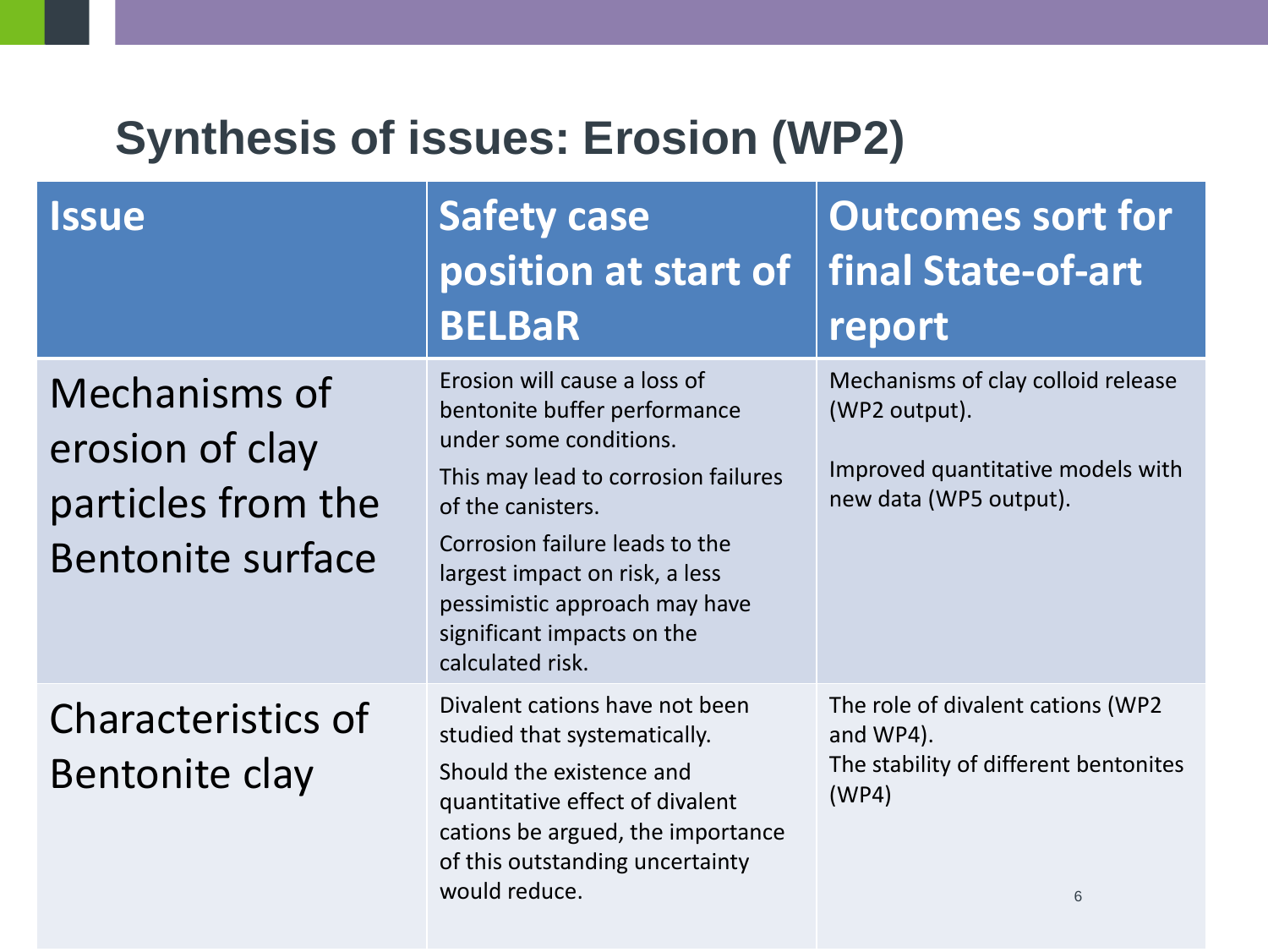#### **Synthesis of issues: Erosion (WP2)**

| <b>Issue</b>                            | Safety case<br>position at start of<br><b>BELBaR</b>                                                                                                                                                                                                                                                                  | <b>Outcomes sort for</b><br>final State-of-art<br>report                                                                                                                                                              |
|-----------------------------------------|-----------------------------------------------------------------------------------------------------------------------------------------------------------------------------------------------------------------------------------------------------------------------------------------------------------------------|-----------------------------------------------------------------------------------------------------------------------------------------------------------------------------------------------------------------------|
| Groundwater<br>Chemistry                | The key factor for colloid stability is<br>the ionic strength and the content<br>of divalent cations.<br>pH should have an effect, but the<br>pH-range considered in the safety<br>case is rather limited.                                                                                                            | The effect of mixed<br>monovalent/divalent systems (WP2,<br>WP4 and WP5)                                                                                                                                              |
| $Clay -$<br>Groundwater<br>interactions | Changes in bentonite porewater<br>solute concentrations can be<br>modelled.<br>The related rates assumed to be<br>limited by the availability of<br>different porewater solutes.<br>Mass loss rate assumed to have<br>hydrodynamic contribution.<br>The buffer and the groundwater<br>never reach a true equilibrium. | A validated argumentation for (the<br>conditions for) maximum clay mass<br>loss rate to be used in safety case<br>(cross-WP effort).<br>Summary of how these processes<br>should be integrated in the safety<br>case. |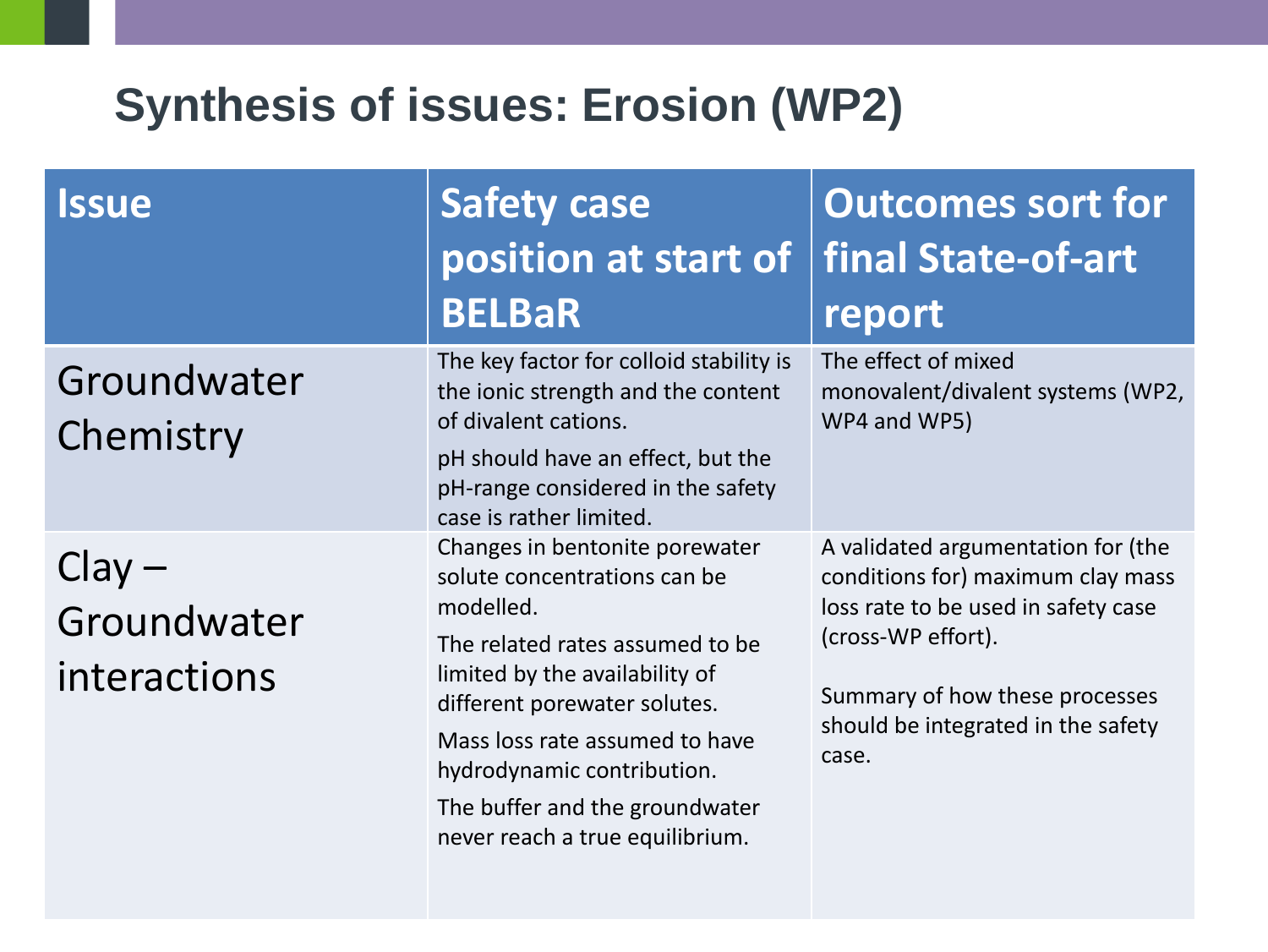#### **Synthesis of issues: Erosion (WP2)**

| <b>Issue</b>            | <b>Safety case</b><br>position at start of<br><b>BELBaR</b>                                                                                                                                                                                                                                              | <b>Outcomes sort for</b><br>final State-of-art<br>report                                    |
|-------------------------|----------------------------------------------------------------------------------------------------------------------------------------------------------------------------------------------------------------------------------------------------------------------------------------------------------|---------------------------------------------------------------------------------------------|
| Groundwater<br>velocity | Groundwater velocity has been<br>considered as a variable.<br>The loss of bentonite will be<br>affected by the groundwater velocity<br>and it is important to verify this<br>dependence for erosion rates.                                                                                               | Verification of the dependence<br>between the groundwater velocity<br>and the erosion rate. |
| Clay extrusion<br>paths | Fractures have been assumed to be<br>planar with a constant aperture.<br>Extrusion of clay into a fracture is an<br>integral part of the current model<br>and will have a strong impact on the<br>mass loss.<br>Piping may occur before full<br>saturation of the buffer under<br>certain circumstances. | The effect of fracture geometry on<br>clay mass loss (WP2).                                 |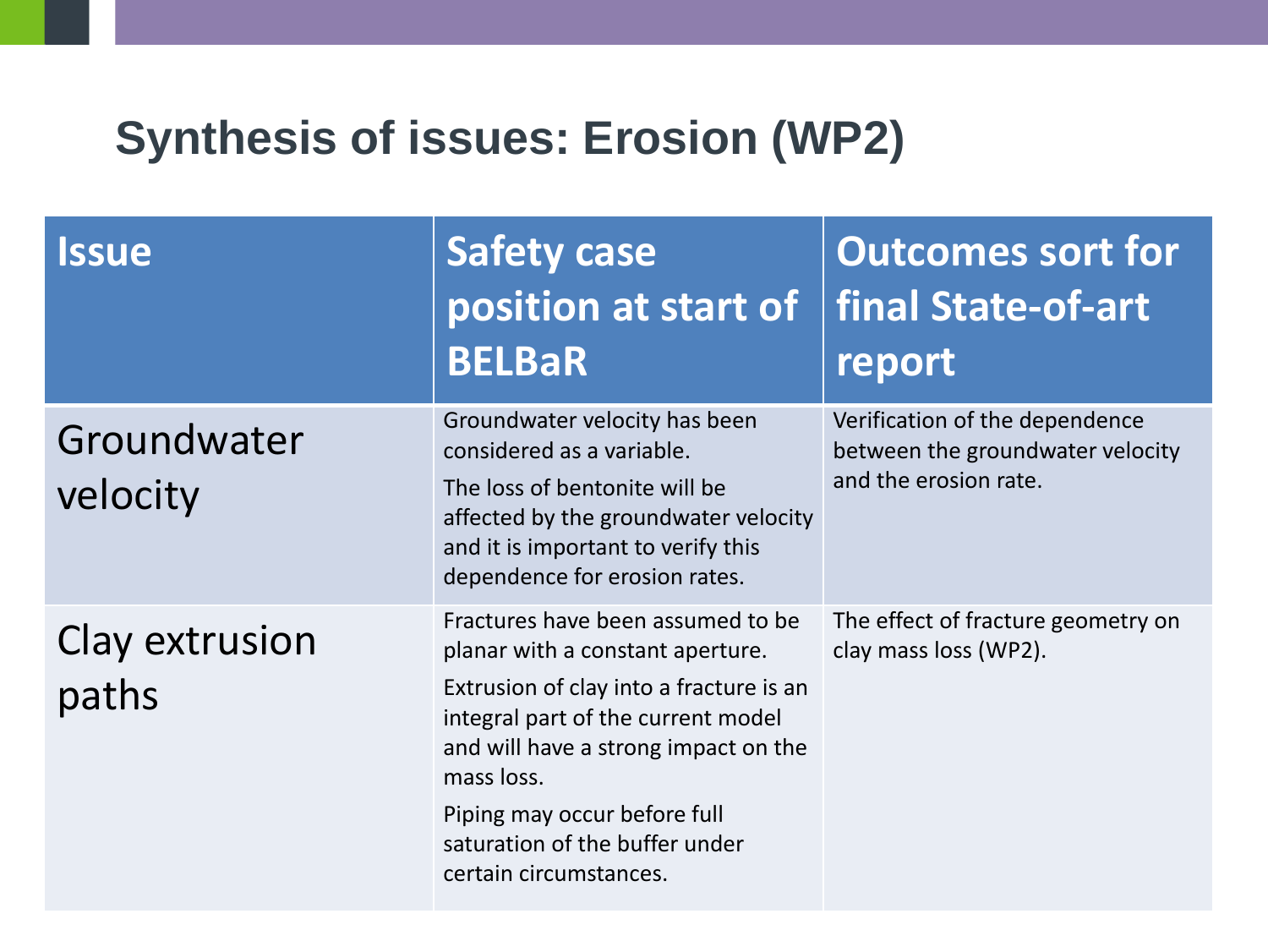#### **Synthesis of issues: Colloid, RN & host rock interaction (WP3)**

| <i><b>Issue</b></i>                          | <b>Safety case</b><br>position at start of<br><b>BELBaR</b>                                                                                                                                                                                                                                                              | <b>Need for</b><br>additional studies                                                                                  |
|----------------------------------------------|--------------------------------------------------------------------------------------------------------------------------------------------------------------------------------------------------------------------------------------------------------------------------------------------------------------------------|------------------------------------------------------------------------------------------------------------------------|
| Colloid mobility<br>controlling<br>processes | Clay colloids have not been<br>considered radionuclide carriers due<br>to the assumed low contribution.<br>Rather than attempting to develop<br>detailed process models for colloid-<br>facilitated transport, potential<br>mitigating processes are ignored so<br>as to place an upper bound on the<br>possible effect. | Validation or invalidation of this<br>assumption (WP3).<br>Is there an upper bound for colloid-<br>mediated transport? |
| Retention<br>processes                       | Retardation of colloid transport in<br>the far field, will delay the arrival of<br>radionuclides in the biosphere.<br>The extent of this isn't currently<br>taken into account.                                                                                                                                          | Safety arguments to support<br>retardation mechanisms (WP3).                                                           |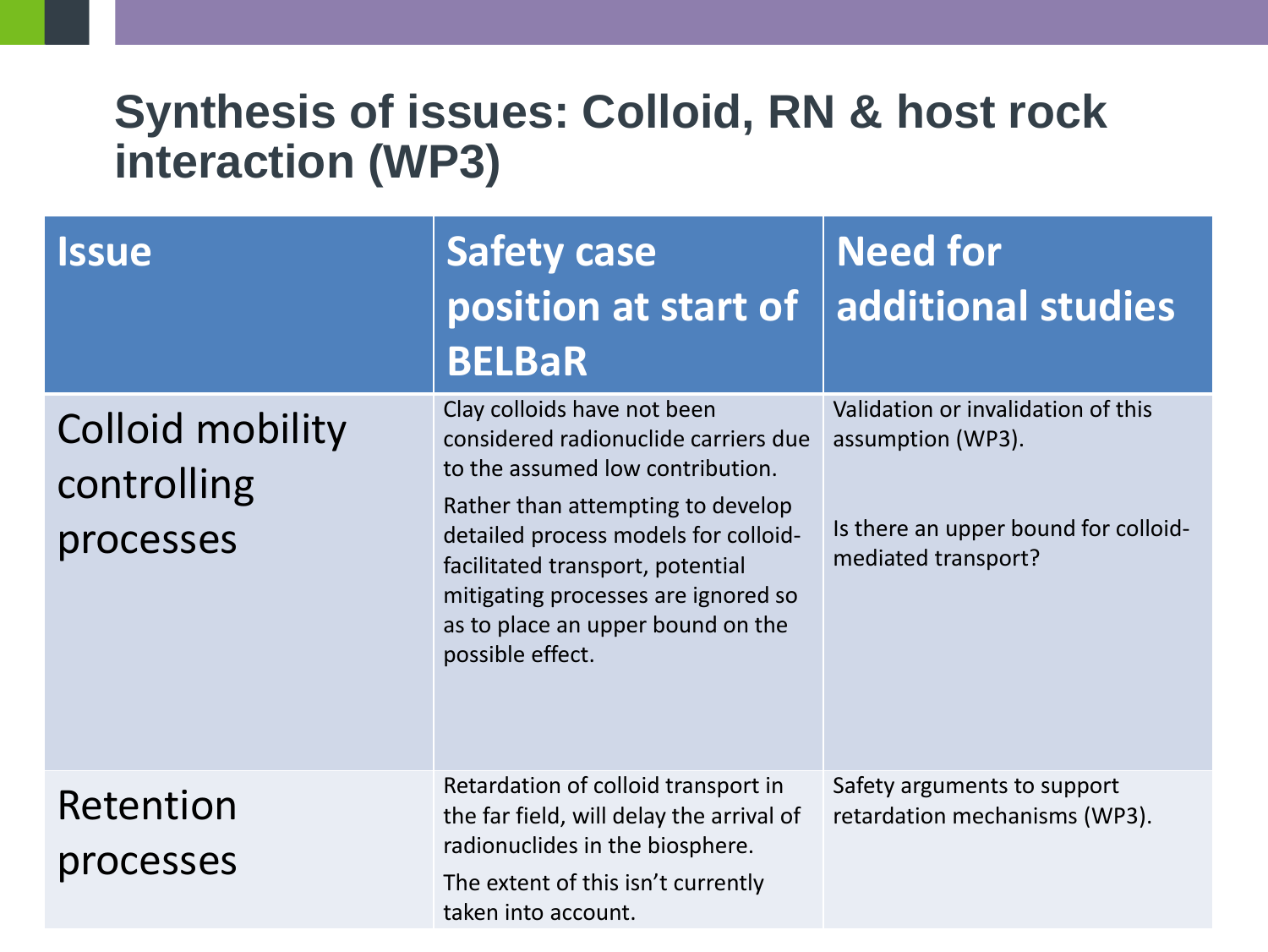#### **Synthesis of issues: Colloid, RN & host rock interaction (WP3)**

| <b>Issue</b>             | <b>Safety case</b><br>position at start of<br><b>BELBaR</b>                                                                                                           | <b>Outcomes sort for</b><br>final State-of-art<br>report                                               |
|--------------------------|-----------------------------------------------------------------------------------------------------------------------------------------------------------------------|--------------------------------------------------------------------------------------------------------|
| Radionuclide<br>sorption | To assess the possible role of rapid<br>reversible sorption/desorption onto<br>colloids in facilitating transport, the<br>following assumptions have been<br>adopted: | Is the assumption of reversible, linear<br>sorption of radionuclides onto<br>colloids justified? (WP3) |
|                          | 1. equilibrium sorption of<br>radionuclides onto mobile and<br>immobile colloids,                                                                                     |                                                                                                        |
|                          | 2. equilibrium sorption of colloids<br>onto fracture surfaces, and                                                                                                    |                                                                                                        |
|                          | 3. colloid-free matrix pore space<br>(conservative assumption, but also<br>realistic for the small pore sizes of<br>granitic rock).                                   |                                                                                                        |
|                          | Reversible, linear sorption of<br>radionuclides onto colloids has been<br>assumed.                                                                                    |                                                                                                        |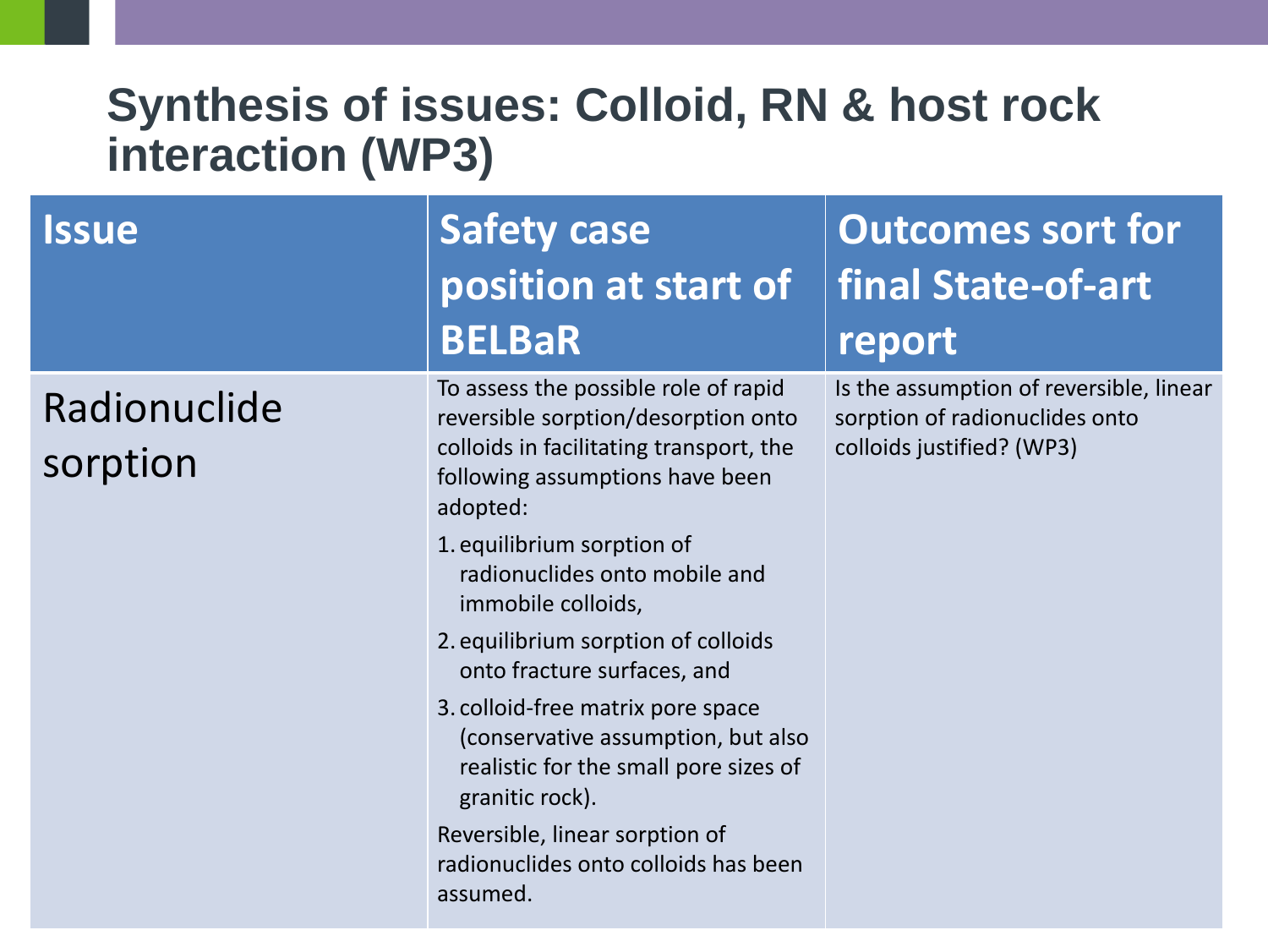## **Synthesis of issues: Colloid stability (WP4)**

| <i><b>Issue</b></i>                                  | <b>Safety case</b><br>position at start of<br><b>BELBaR</b>                                                                                                                                                                                                                                                                                             | <b>Outcomes sort for</b><br>final State-of-art<br>report                                                                    |
|------------------------------------------------------|---------------------------------------------------------------------------------------------------------------------------------------------------------------------------------------------------------------------------------------------------------------------------------------------------------------------------------------------------------|-----------------------------------------------------------------------------------------------------------------------------|
| <b>Colloid stability</b><br>controlling<br>processes | Stability of compacted bentonite in<br>dilute porewater conditions has<br>been evaluated by laboratory<br>measurements.<br>The controlling process is hydration<br>of exchangable cations limited by<br>the availability of cation free water.                                                                                                          | Understanding of the processes<br>controlling colloid stability and their<br>representation in the safety case<br>$(WP4)$ . |
|                                                      | Currently the uncertainties in<br>geochemical conditions are greater<br>than in uncertainties in the stability<br>limit.<br>Colloid stability studies have found<br>that model colloids that possess a<br>significant net negative charge at<br>neutral pH, i.e. silica and illite clay,<br>show the greatest stability under<br>neutral pH conditions. |                                                                                                                             |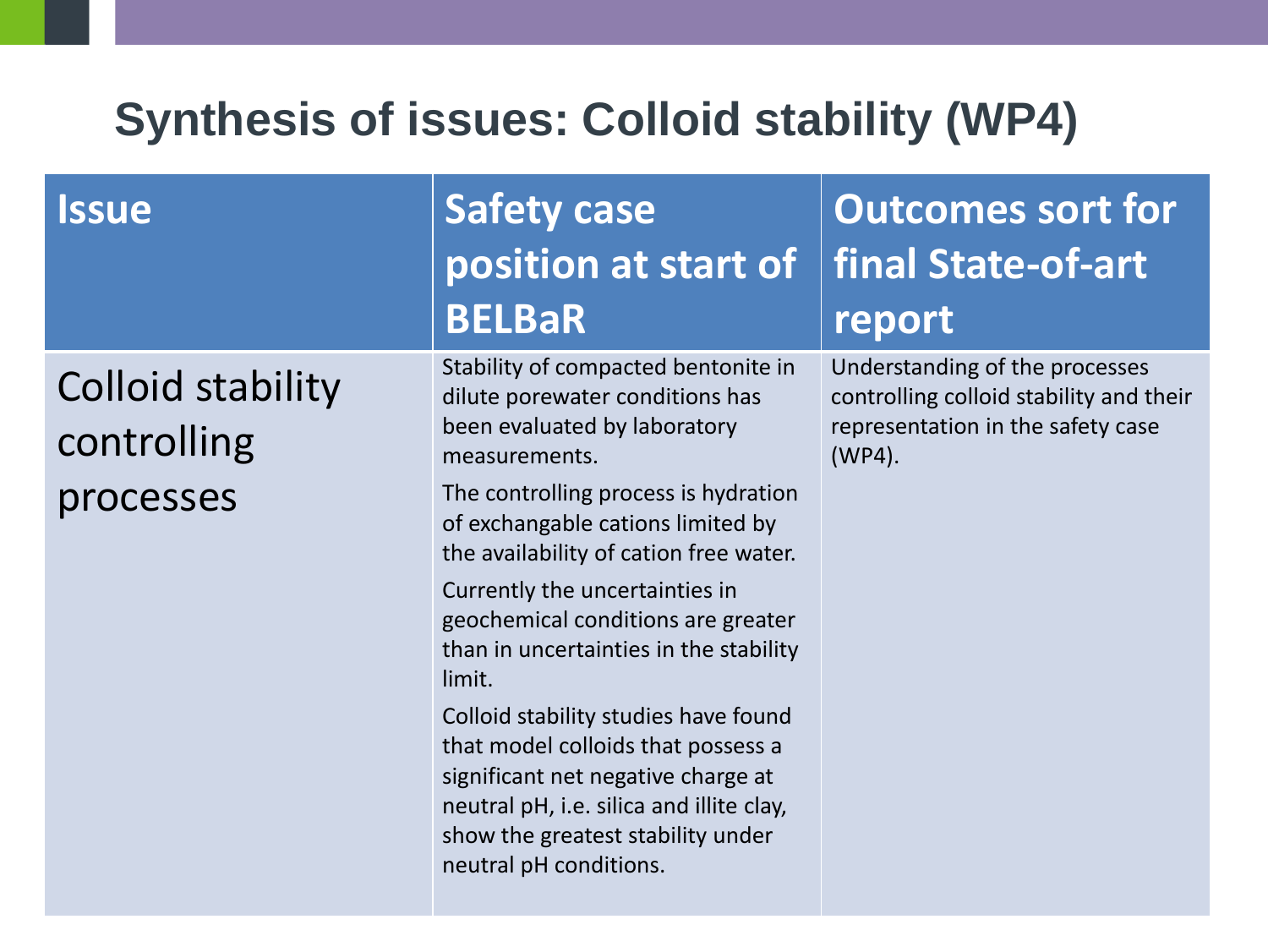## **Synthesis of issues: Colloid stability (WP4)**

| <b>Issue</b>                                          | Safety case<br>position at start of<br><b>BELBaR</b>                                                                                                                                                                                                                                                                                                                                                                                                                                                                                                                                             | Outcomes sort<br>from WP                                                                                                           |
|-------------------------------------------------------|--------------------------------------------------------------------------------------------------------------------------------------------------------------------------------------------------------------------------------------------------------------------------------------------------------------------------------------------------------------------------------------------------------------------------------------------------------------------------------------------------------------------------------------------------------------------------------------------------|------------------------------------------------------------------------------------------------------------------------------------|
| Influence of other<br>factors to colloid<br>stability | Accessory minerals seem to enrich<br>near the bentonite-groundwater<br>interface.<br>Filtration has been discussed as a<br>possible mean to reduce erosion.<br>Colloid size, solution ionic strength<br>and water flow rate are factors which<br>strongly influence colloid migration.<br>Association of inorganic particles<br>with natural organic compounds is<br>an important mechanism for colloid<br>stabilisation.<br>This mechanism could potentially<br>operate to stabilise and enhance<br>colloid populations in the near-field<br>porewater, this remains an area of<br>uncertainty. | Summary of the influences of these<br>factors on colloid stability, to what<br>extent are they significant for the<br>safety case? |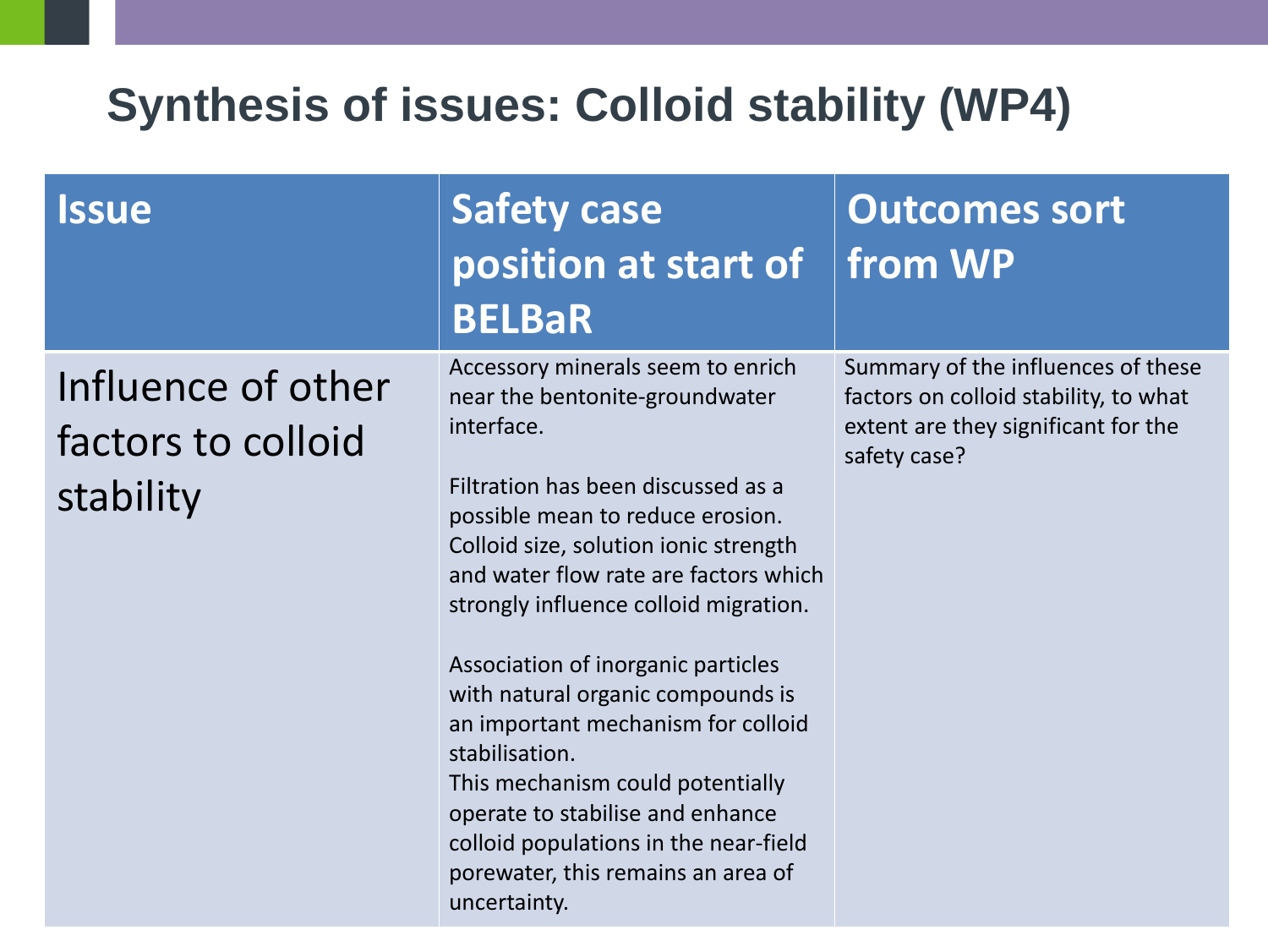#### **Synthesis of issues: Conceptual and mathematical models (WP5)**

| <b>Issue</b>                                                   | Safety case<br>position at start of<br><b>BELBaR</b>                                                                                                                                                                                                                                                                                                                                                                     | <b>Outcomes sort for</b><br>final State-of-art<br>report                                                                        |
|----------------------------------------------------------------|--------------------------------------------------------------------------------------------------------------------------------------------------------------------------------------------------------------------------------------------------------------------------------------------------------------------------------------------------------------------------------------------------------------------------|---------------------------------------------------------------------------------------------------------------------------------|
| Current model(s):<br>Erosion of the<br><b>Bentonite buffer</b> | The factors considered are;<br>1. groundwater velocity<br>2. fracture aperture<br>3. transport resistance of bentonite<br>gel in terms of diffusivity<br>4. gel cohesivity in terms of<br>viscosity<br>Small-scale tests suggests<br>groundwater ionic strength and the<br>presence of divalent cations are the<br>dominant factors.<br>Pessimistic assumption neglecting<br>safety promoting aspects have been<br>used. | Improved conceptual and<br>mathematical models of the<br>influence of colloids on the erosion<br>of the bentonite buffer (WP5). |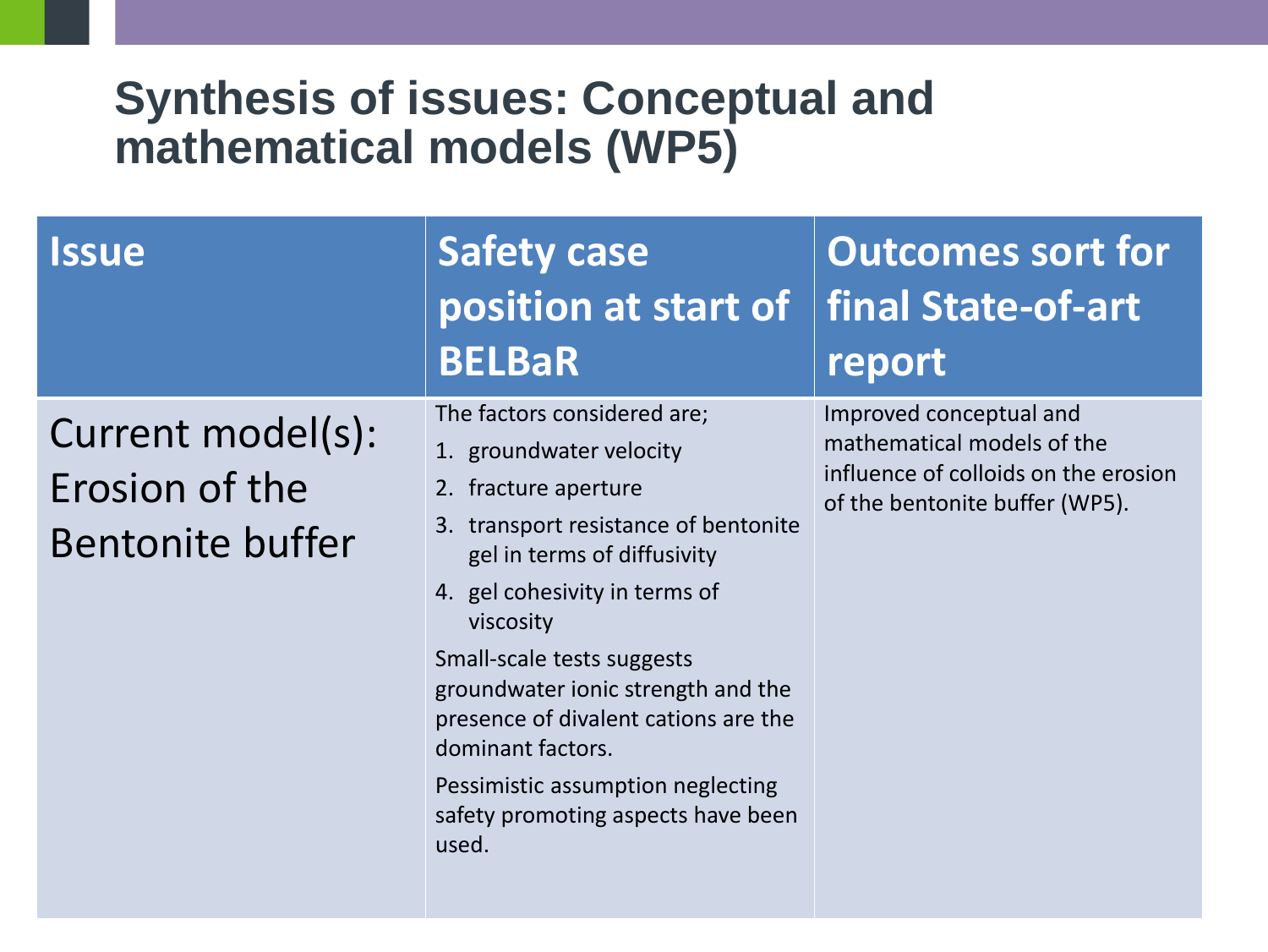#### **Synthesis of issues: Conceptual and mathematical models (WP5)**

| <i><b>Issue</b></i>                                                                 | <b>Safety case</b><br>position at start of<br><b>BELBaR</b>                                                                                                                                                                                                                                                                                                                                                                                                                                                   | <b>Outcomes sort for</b><br>final State-of-art<br>report                                                                                                                                                                                                                                          |
|-------------------------------------------------------------------------------------|---------------------------------------------------------------------------------------------------------------------------------------------------------------------------------------------------------------------------------------------------------------------------------------------------------------------------------------------------------------------------------------------------------------------------------------------------------------------------------------------------------------|---------------------------------------------------------------------------------------------------------------------------------------------------------------------------------------------------------------------------------------------------------------------------------------------------|
| Current model(s):<br>Radionuclide<br>transport mediated<br>by Bentonite<br>colloids | Clay colloids have not been<br>considered radionuclide carriers in<br>Posiva's safety case due to the<br>assumed low contribution.<br>SKB incorporated the effective<br>transport parameters using the<br>MARFA code.<br>At the colloid concentrations likely in<br>the far field, a significant increase in<br>risk could arise if a proportion of the<br>radionuclides associated with<br>colloids are irreversibly sorbed.<br>In that case the risk will depend on<br>the mobility and particle lifetimes. | Justification as to whether the<br>assumption of reversible sorption is<br>correct (WP3).<br>If so, the impact of colloid-mediated<br>radionuclide transport will be<br>insignificant.<br>Improved conceptual and<br>mathematical models of colloid-<br>mediated radionuclide transport<br>(WP5). |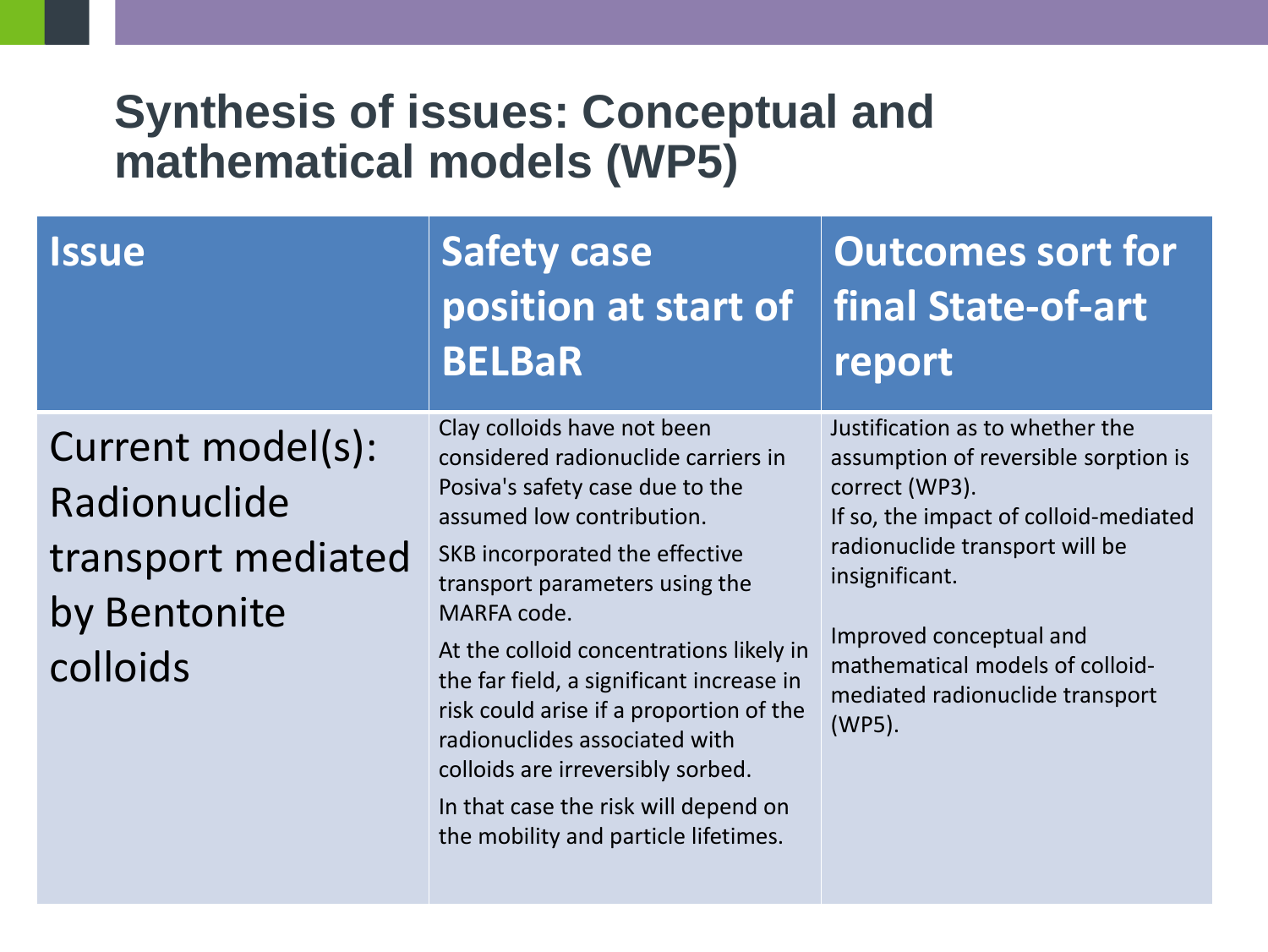#### **BELBaR Project WP Linkages: Information flow at end of project**



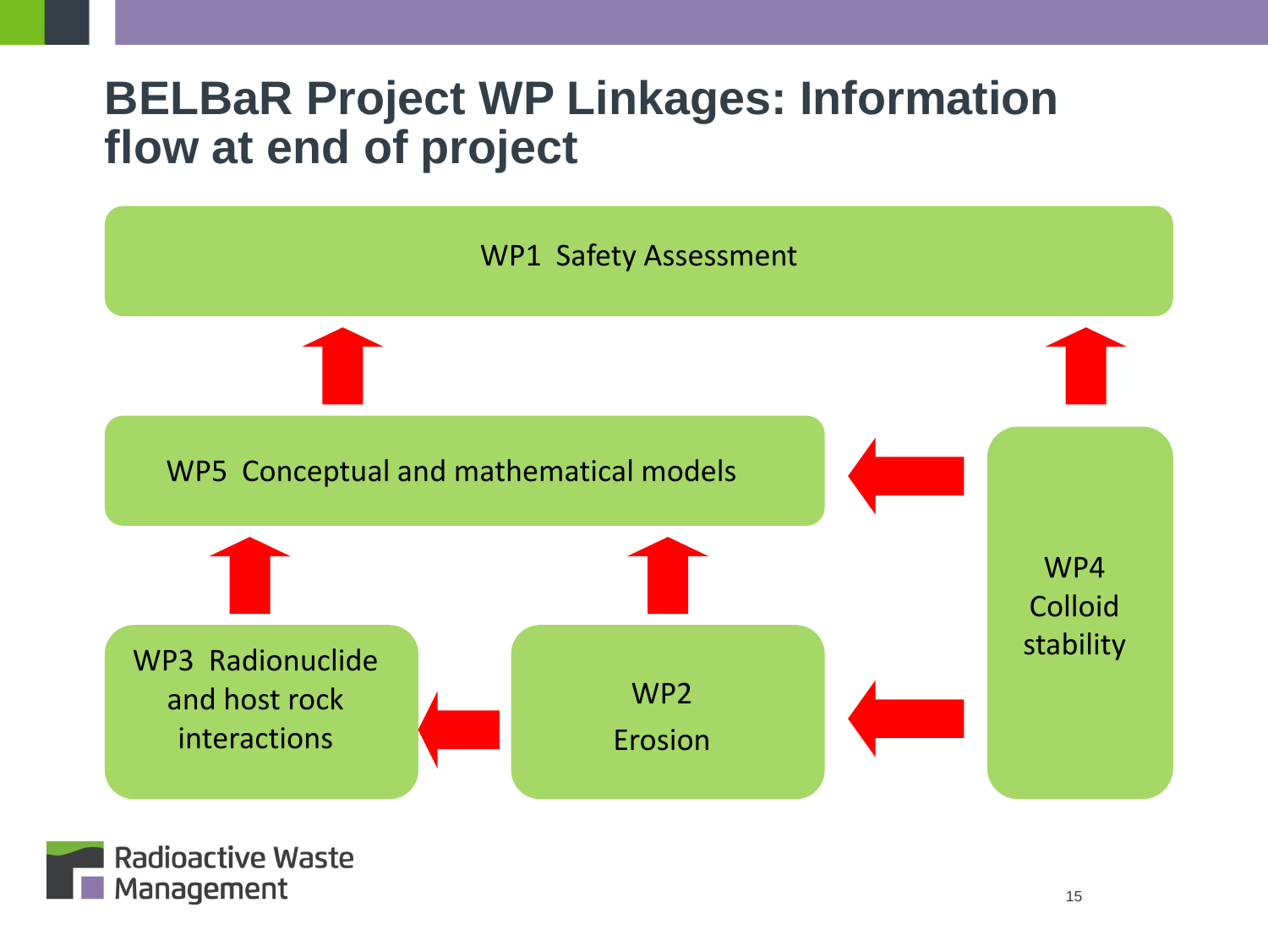#### **WP1 Final State-of-the-Art Report**

- **Integrate information produced by other WPs, considering implications for current state of the art, i.e. answers to the issues identified on previous slides**
- **Examine extent to which other WP findings provide satisfactory answers to the needs identified at the project outset**
- **Define scenarios for colloid issues, discuss uncertainties in these scenarios and identify model and data needs for their treatment**
- **Updated State-of-Art report to include justified recommendations for improved and updated treatment of colloids and related issues in relation to long-term safety assessments, based on integrated project findings**